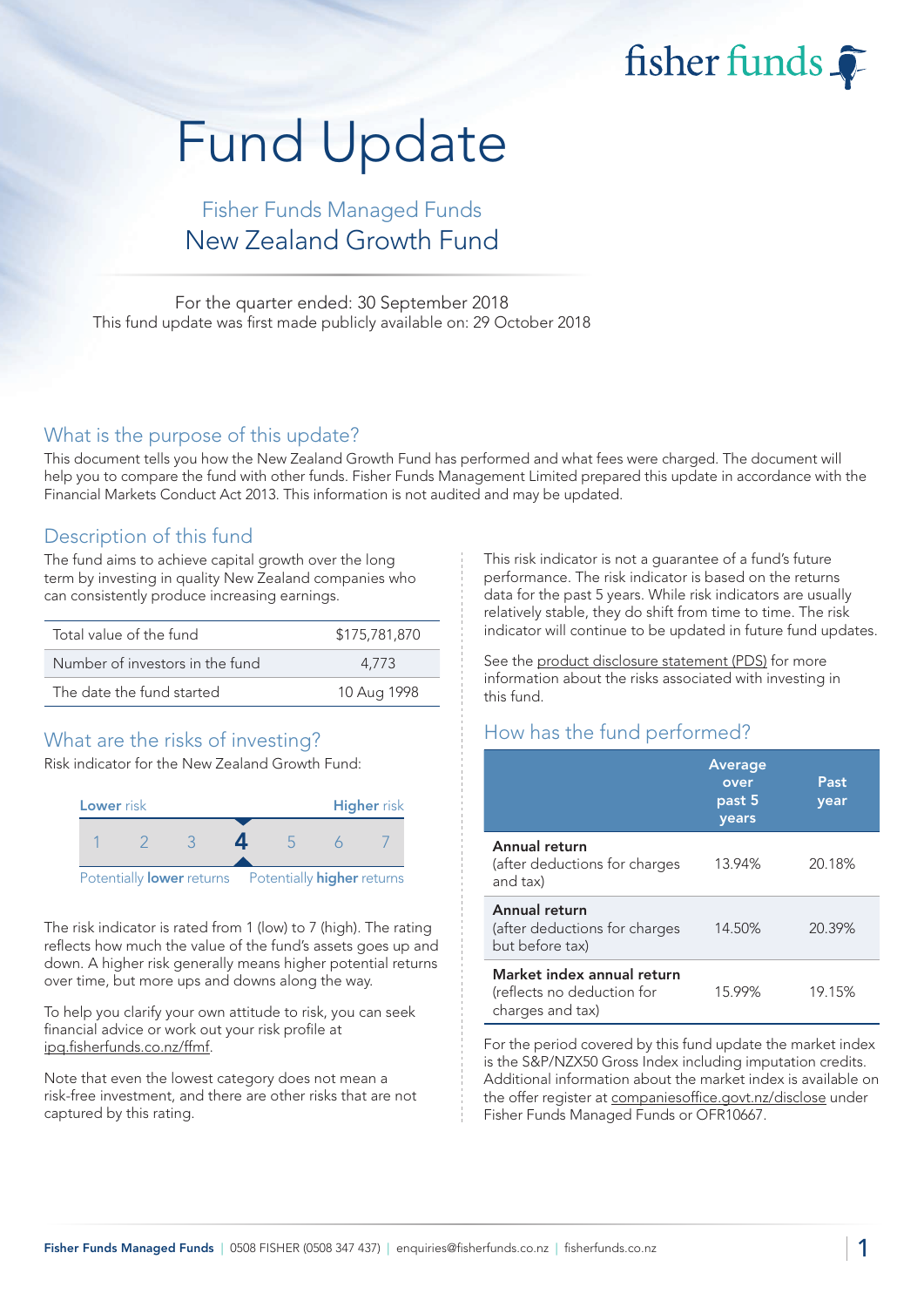

This shows the return after fund charges and tax for each of the last 10 years ending 31 March. The last bar shows the average annual return for the last 10 years, up to 30 September 2018.

Important: This does not tell you how the fund will perform in the future.

Returns in this update are after tax at the highest prescribed investor rate (PIR) of tax for an individual New Zealand resident. Your tax may be lower. The market index return reflects no deduction for charges and tax.

## What fees are investors charged?

Investors in the New Zealand Growth Fund are charged fund charges that include GST. In the year to 31 March 2018 these were:

|                                                | % of net asset value |
|------------------------------------------------|----------------------|
| <b>Total fund charges</b>                      | 2.48%                |
| Which are made up of:                          |                      |
| Total management and<br>administration charges | 2.48%                |
| Including:                                     |                      |
| Manager's basic fee                            | 1.27%                |
| Other management and<br>administration charges | 0.19%                |
| Total performance-based fees <sup>1</sup>      | 1.02%                |

Small differences in fees and charges can have a big impact on your investment over the long term.

## Example of how this applies to an investor

Katie had \$10,000 in the fund at the start of the year and did not make any further contributions. At the end of the year, Katie received a return after fund charges were deducted of \$2,018 (that is 20.18% of her initial \$10,000). Katie did not pay other charges. This gives Katie a total return after tax of \$2,018 for the year.

## What does the fund invest in?

#### Actual investment mix

This shows the types of assets that the fund invests in.



#### Target investment mix

This shows the mix of assets that the fund generally intends to invest in.